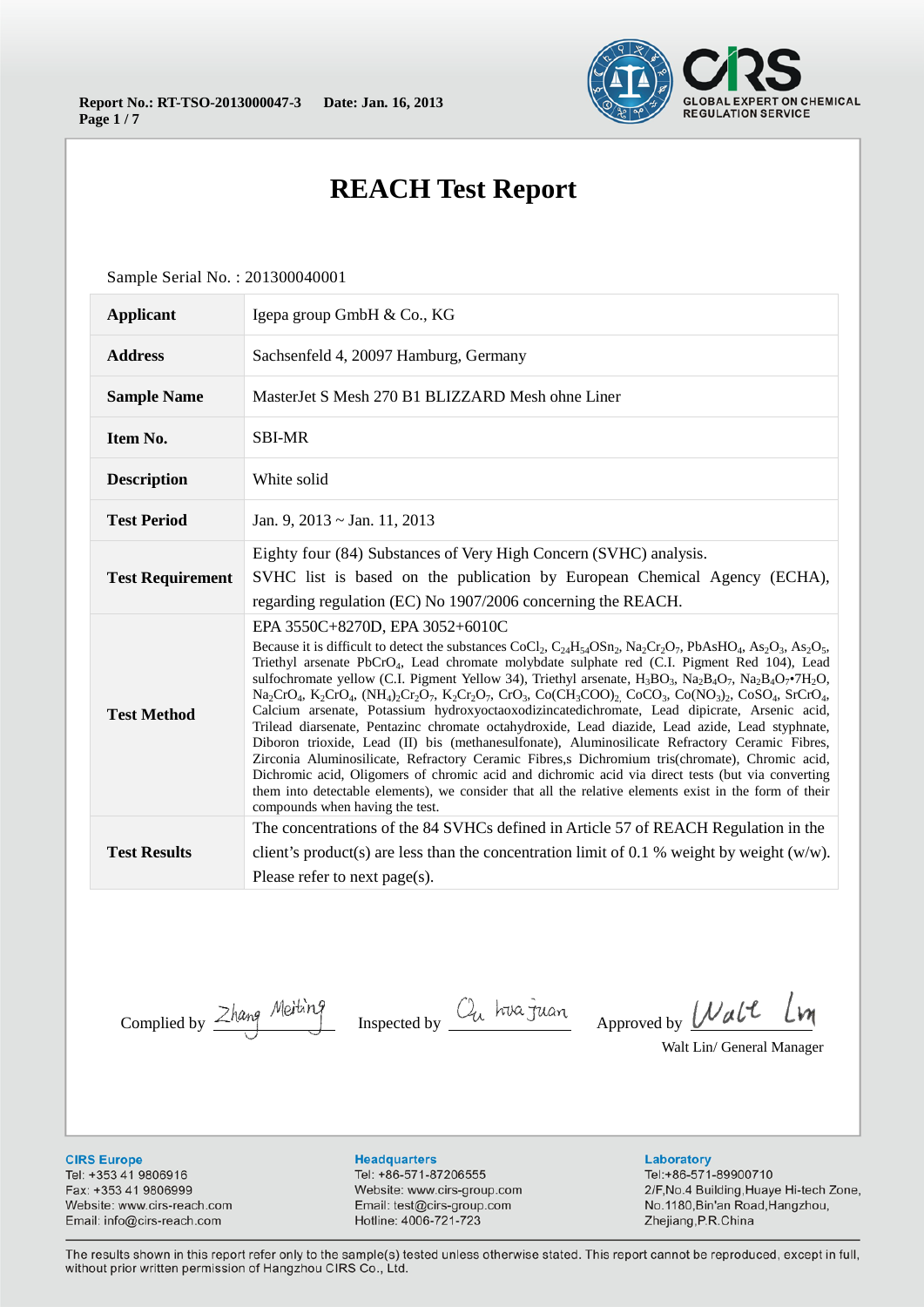

### **Test Results (Unit: mg/kg):**

### 1. SVHCs publicized on 28 October 2008

| No.            | <b>Test Item(s)</b>                                                                                                                                                            | CAS No.                                                                                       | <b>MCV</b> | <b>Method</b>   | <b>MDL</b> | <b>Test Result(s)</b> |
|----------------|--------------------------------------------------------------------------------------------------------------------------------------------------------------------------------|-----------------------------------------------------------------------------------------------|------------|-----------------|------------|-----------------------|
| $\mathbf{1}$   | Anthracene                                                                                                                                                                     | $120 - 12 - 7$                                                                                | 1000       | EPA 3550C+8270D | 100        | N.D.(QT)              |
| $\sqrt{2}$     | 4,4'- Diaminodiphenylmethane(MDA)                                                                                                                                              | 101-77-9                                                                                      | 1000       | EPA 3550C+8270D | 100        | N.D.(QT)              |
| 3              | 5-tert-butyl-2,4,6-trinitro-m-xylene<br>(musk xylene)                                                                                                                          | $81 - 15 - 2$                                                                                 | 1000       | EPA 3550C+8270D | 100        | N.D.(QT)              |
| $\overline{4}$ | Hexabromocyclododecane<br>(HBCDD) and all major<br>diastereoisomers identified:<br>Alpha-hexabromocyclododecane<br>Beta-hexabromocyclododecane<br>Gamma-hexabromocyclododecane | 25637-99-4,<br>3194-55-6<br>$(134237 - 50 - 6)$<br>$(134237 - 51 - 7)$<br>$(134237 - 52 - 8)$ | 1000       | EPA 3550C+8270D | 100        | N.D.(QT)              |
| 5              | Alkanes, C10-13, chloro (Short<br><b>ChainChlorinated Paraffins</b> )                                                                                                          | 85535-84-8                                                                                    | 1000       | EPA 3550C+8270D | 100        | N.D.(QT)              |
| 6              | Dibutyl phthalate(DBP)                                                                                                                                                         | 84-74-2                                                                                       | 1000       | EPA 3550C+8270D | 10         | N.D.(QT)              |
| $\overline{7}$ | Bis (2-ethylhexyl) phthalate (DEHP)                                                                                                                                            | $117 - 81 - 7$                                                                                | 1000       | EPA 3550C+8270D | 10         | 102                   |
| 8              | Benzyl butyl phthalate(BBP)                                                                                                                                                    | 85-68-7                                                                                       | 1000       | EPA 3550C+8270D | 10         | N.D.(QT)              |
| 9              | Cobalt dichloride                                                                                                                                                              | 7646-79-9                                                                                     | 1000       | EPA 3052+6010C  | 100        | N.D.(ST)              |
| 10             | Bis(tributyltin) oxide(TBTO)                                                                                                                                                   | 56-35-9                                                                                       | 1000       | EPA 3052+6010C  | 100        | N.D.(ST)              |
| 11             | Sodium dichromate                                                                                                                                                              | 7789-12-0,<br>10588-01-9                                                                      | 1000       | EPA 3052+6010C  | 100        | N.D.(ST)              |
| 12             | Lead hydrogen arsenate                                                                                                                                                         | 7784-40-9                                                                                     | 1000       | EPA 3052+6010C  | 100        | N.D.(ST)              |
| 13             | Diarsenic trioxide                                                                                                                                                             | 1327-53-3                                                                                     | 1000       | EPA 3052+6010C  | 100        | N.D.(ST)              |
| 14             | Diarsenic pentaoxide                                                                                                                                                           | 1303-28-2                                                                                     | 1000       | EPA 3052+6010C  | 100        | N.D.(ST)              |
| 15             | Triethyl arsenate                                                                                                                                                              | 15606-95-8                                                                                    | 1000       | EPA 3052+6010C  | 100        | N.D.(ST)              |

**CIRS Europe** 

Tel: +353 41 9806916 Fax: +353 41 9806999 Website: www.cirs-reach.com Email: info@cirs-reach.com

#### **Headquarters**

Tel: +86-571-87206555 Website: www.cirs-group.com Email: test@cirs-group.com Hotline: 4006-721-723

#### Laboratory

Tel:+86-571-89900710 2/F, No.4 Building, Huaye Hi-tech Zone, No.1180, Bin'an Road, Hangzhou, Zhejiang, P.R.China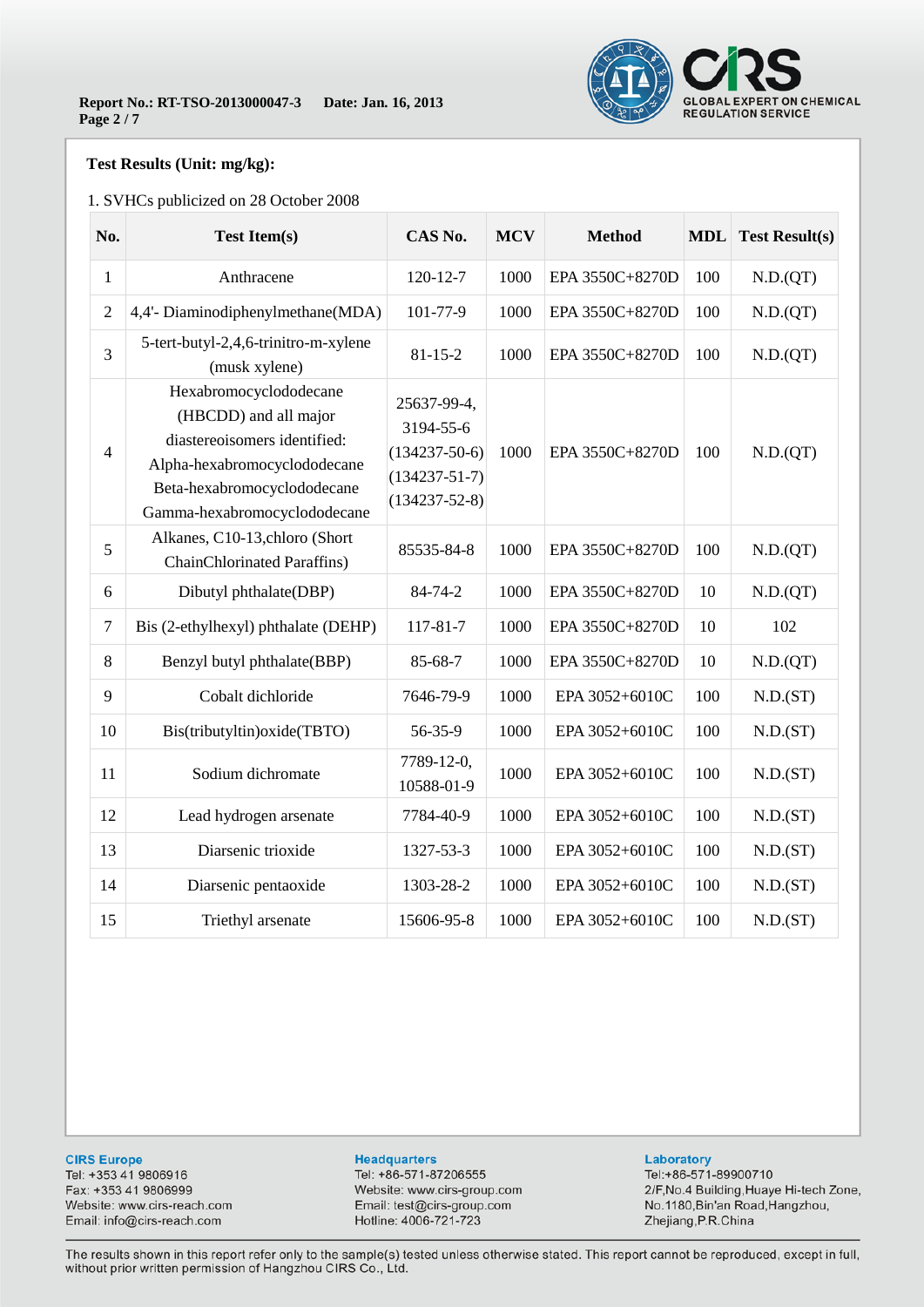

### **Report No.: RT-TSO-2013000047-3 Date: Jan. 16, 2013 Page 3 / 7**

| No. | <b>Test Item(s)</b>                                           | CAS No.        | <b>MCV</b> | <b>Method</b>   | <b>MDL</b> | <b>Test Result(s)</b> |
|-----|---------------------------------------------------------------|----------------|------------|-----------------|------------|-----------------------|
| 16  | Anthracene oil                                                | 90640-80-5     | 1000       | EPA 3550C+8270D | 100        | N.D.(QT)              |
| 17  | Anthracene oil, anthracene paste,<br>distn. lights            | 91995-17-4     | 1000       | EPA 3550C+8270D | 100        | N.D.(QT)              |
| 18  | Anthracene oil, anthracene paste,<br>anthracene fraction      | 91995-15-2     | 1000       | EPA 3550C+8270D | 100        | N.D.(QT)              |
| 19  | Anthracene oil, anthracene-low                                | 90640-82-7     | 1000       | EPA 3550C+8270D | 100        | N.D.(QT)              |
| 20  | Anthracene oil, anthracene paste                              | 90640-81-6     | 1000       | EPA 3550C+8270D | 100        | N.D.(QT)              |
| 21  | Pitch, coal tar, high temp.                                   | 65996-93-2     | 1000       | EPA 3550C+8270D | 100        | N.D.(QT)              |
| 22  | Acrylamide                                                    | 79-06-1        | 1000       | EPA 3550C+8270D | 100        | N.D.(QT)              |
| 23  | 2,4-Dinitrotoluene                                            | $121 - 14 - 2$ | 1000       | EPA 3550C+8270D | 100        | N.D.(QT)              |
| 24  | Diisobutyl phthalate                                          | 84-69-5        | 1000       | EPA 3550C+8270D | 10         | N.D.(QT)              |
| 25  | Tris(2-chloroethyl)phosphate                                  | 115-96-8       | 1000       | EPA 3550C+8270D | 100        | N.D.(QT)              |
| 26  | Lead chromate                                                 | 7758-97-6      | 1000       | EPA 3052+6010C  | 100        | N.D.(ST)              |
| 27  | Lead chromate molybdate sulphate<br>red(C.I. Pigment Red 104) | 12656-85-8     | 1000       | EPA 3052+6010C  | 100        | N.D.(ST)              |
| 28  | Lead sulfochromate yellow<br>(C.I. Pigment Yellow 34)         | 1344-37-2      | 1000       | EPA 3052+6010C  | 100        | N.D.(ST)              |

2. SVHCs publicized on 13 January 2010 and 30 March 2010

### 3. SVHCs publicized on 18 June 2010

| No. | <b>Test Item(s)</b>                        | CAS No.                                | <b>MCV</b> | <b>Method</b>   | <b>MDL</b> | Test Result(s) |
|-----|--------------------------------------------|----------------------------------------|------------|-----------------|------------|----------------|
| 29  | Trichloroethylene                          | $79-01-6$                              | 1000       | EPA 3550C+8270D | 100        | N.D.(QT)       |
| 30  | Boric acid                                 | $10043 - 35 - 3$ ,<br>11113-50-1       | 1000       | EPA 3052+6010C  | 100        | N.D.(QT)       |
| 31  | Disodium tetraborate, anhydrous            | 1303-96-4,<br>1330-43-4,<br>12179-04-3 | 1000       | EPA 3052+6010C  | 100        | N.D.(QT)       |
| 32  | Tetraboron disodium heptaoxide,<br>hydrate | 12267-73-1                             | 1000       | EPA 3052+6010C  | 100        | N.D.(QT)       |
| 33  | Sodium chromate                            | 7775-11-3                              | 1000       | EPA 3052+6010C  | 100        | N.D.(ST)       |
| 34  | Potassium chromate                         | 7789-00-6                              | 1000       | EPA 3052+6010C  | 100        | N.D.(ST)       |
| 35  | Ammonium dichromate                        | 7789-09-5                              | 1000       | EPA 3052+6010C  | 100        | N.D.(ST)       |
| 36  | Potassium dichromate                       | 7778-50-9                              | 1000       | EPA 3052+6010C  | 100        | N.D.(ST)       |

**CIRS Europe** 

Tel: +353 41 9806916 Fax: +353 41 9806999 Website: www.cirs-reach.com Email: info@cirs-reach.com

#### **Headquarters**

Tel: +86-571-87206555 Website: www.cirs-group.com Email: test@cirs-group.com Hotline: 4006-721-723

#### Laboratory

Tel:+86-571-89900710 2/F, No.4 Building, Huaye Hi-tech Zone, No.1180, Bin'an Road, Hangzhou, Zhejiang, P.R.China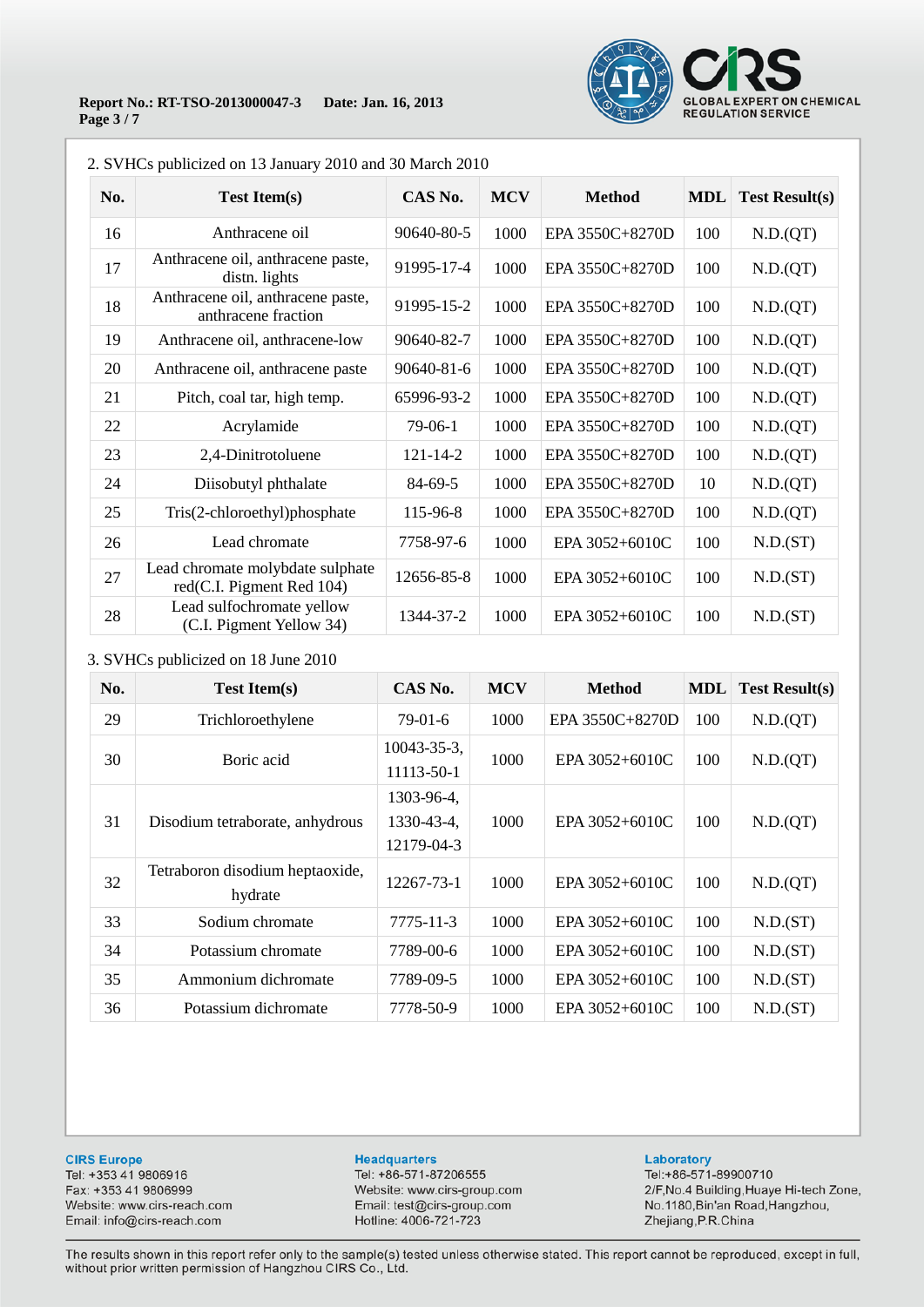

| No. | <b>Test Item(s)</b>                                                                                                                                                                     | CAS No.                  | <b>MCV</b> | <b>Method</b>   | <b>MDL</b> | <b>Test Result(s)</b> |
|-----|-----------------------------------------------------------------------------------------------------------------------------------------------------------------------------------------|--------------------------|------------|-----------------|------------|-----------------------|
| 37  | Chromium trioxide                                                                                                                                                                       | 1333-82-0                | 1000       | EPA 3052+6010C  | 100        | N.D.(ST)              |
| 38  | 2-Ethoxyethanol                                                                                                                                                                         | 110-80-5                 | 1000       | EPA 3550C+8270D | 100        | N.D.(QT)              |
| 39  | 2-Methoxyethanol                                                                                                                                                                        | 109-86-4                 | 1000       | EPA 3550C+8270D | 100        | N.D.(QT)              |
| 40  | Cobalt(II) diacetate                                                                                                                                                                    | $71 - 48 - 7$            | 1000       | EPA 3052+6010C  | 100        | N.D.(ST)              |
| 41  | Cobalt (II) carbonate                                                                                                                                                                   | 513-79-1                 | 1000       | EPA 3052+6010C  | 100        | N.D.(ST)              |
| 42  | Cobalt dinitrate                                                                                                                                                                        | 10141-05-6               | 1000       | EPA 3052+6010C  | 100        | N.D.(ST)              |
| 43  | Cobalt (II) sulphate                                                                                                                                                                    | 10124-43-3               | 1000       | EPA 3052+6010C  | 100        | N.D.(ST)              |
| 44  | Acids generated from chromium<br>trioxide and their oligomers.<br>Group containing: Chromic acid,<br>Dichromic acid, Dichromic acid,<br>Oligomers of chromic acid and<br>dichromic acid | 7738-94-5,<br>13530-68-2 | 1000       | EPA 3052+6010C  | 100        | N.D.(ST)              |

### 4. SVHCs publicized on 15 December 2010

### 5. SVHCs publicized on 20 June 2011

| No. | <b>Test Item(s)</b>                                                           | CAS No.                      | <b>MCV</b> | <b>Method</b>   | <b>MDL</b> | <b>Test Result(s)</b> |
|-----|-------------------------------------------------------------------------------|------------------------------|------------|-----------------|------------|-----------------------|
| 45  | 2-Ethoxyethyl acetate                                                         | $111 - 15 - 9$               | 1000       | EPA 3550C+8270D | 100        | N.D.(QT)              |
| 46  | Strontium chromate                                                            | 7789-06-2                    | 1000       | EPA 3052+6010C  | 100        | N.D.(ST)              |
| 47  | 1,2-Benzenedicarboxylic acid,<br>di-C7-11-branched and linear<br>alkyl esters | 68515-42-4                   | 1000       | EPA 3550C+8270D | 100        | N.D.(QT)              |
| 48  | Hydrazine                                                                     | 7803-57-8,<br>$302 - 01 - 2$ | 1000       | EPA 3550C+8270D | 100        | N.D.(QT)              |
| 49  | N-methyl-2-pyrrolidone;<br>1-methyl-2-pyrrolidone                             | 872-50-4                     | 1000       | EPA 3550C+8270D | 100        | N.D.(QT)              |
| 50  | 1,2,3-trichloropropane                                                        | $96 - 18 - 4$                | 1000       | EPA 3550C+8270D | 100        | N.D.(QT)              |
| 51  | 1, 2-Benzenedicarboxylic acid,<br>di-C6-8-branched alkyl esters,<br>C7-rich   | 71888-89-6                   | 1000       | EPA 3550C+8270D | 100        | N.D.(QT)              |

**CIRS Europe** 

Tel: +353 41 9806916 Fax: +353 41 9806999 Website: www.cirs-reach.com Email: info@cirs-reach.com

#### **Headquarters**

Tel: +86-571-87206555 Website: www.cirs-group.com Email: test@cirs-group.com Hotline: 4006-721-723

#### Laboratory

Tel:+86-571-89900710 2/F, No.4 Building, Huaye Hi-tech Zone, No.1180, Bin'an Road, Hangzhou, Zhejiang, P.R.China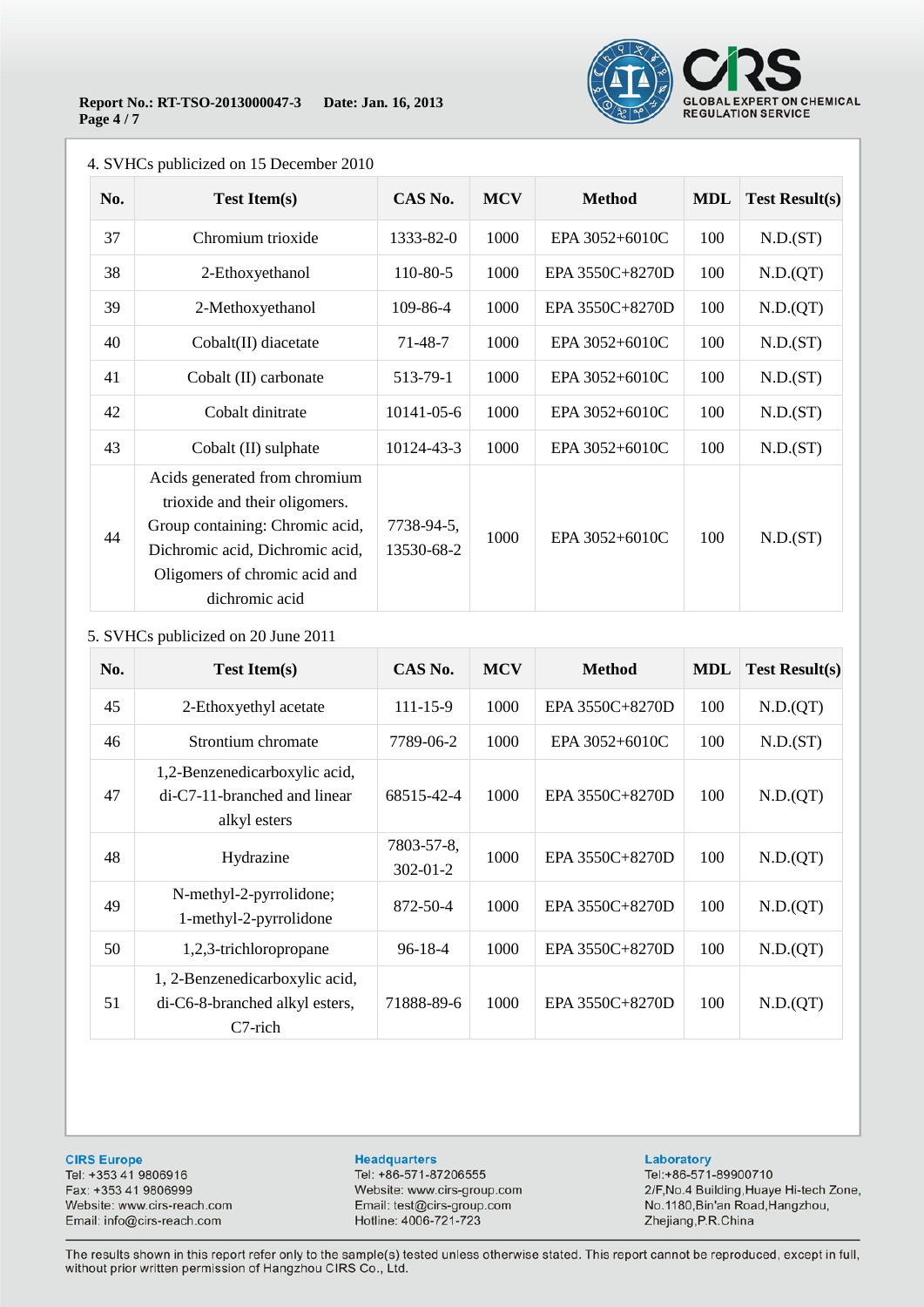

### 6. SVHCs publicized on 19 December 2011

| No.   | <b>Test Item(s)</b>                                           | CAS No.        | <b>MCV</b> | <b>Method</b>   | <b>MDL</b> | <b>Test Result(s)</b> |
|-------|---------------------------------------------------------------|----------------|------------|-----------------|------------|-----------------------|
| 52    | Calcium arsenate                                              | 7778-44-1      | 1000       | EPA 3052+6010C  | 100        | N.D.(ST)              |
| 53    | Bis(2-methoxyethyl) ether                                     | 111-96-6       | 1000       | EPA 3550C+8270D | 100        | N.D.(QT)              |
| 54    | Potassium<br>hydroxyoctaoxodizincatedichromate                | 11103-86-9     | 1000       | EPA 3052+6010C  | 100        | N.D.(ST)              |
| 55    | Lead dipicrate                                                | 6477-64-1      | 1000       | EPA 3052+6010C  | 100        | N.D.(ST)              |
| 56    | N,N-dimethylacetamide                                         | $127 - 19 - 5$ | 1000       | EPA 3550C+8270D | 100        | N.D.(QT)              |
| 57    | Arsenic acid                                                  | 7778-39-4      | 1000       | EPA 3052+6010C  | 100        | N.D.(ST)              |
| 58    | 2-Methoxyaniline; o-Anisidine                                 | $90 - 04 - 0$  | 1000       | EPA 3550C+8270D | 100        | N.D.(QT)              |
| 59    | Trilead diarsenate                                            | 3687-31-8      | 1000       | EPA 3052+6010C  | 100        | N.D.(ST)              |
| 60    | 1,2-dichloroethane                                            | 107-06-2       | 1000       | EPA 3550C+8270D | 100        | N.D.(QT)              |
| 61    | Pentazinc chromate octahydroxide                              | 49663-84-5     | 1000       | EPA 3052+6010C  | 100        | N.D.(ST)              |
| 62    | 4-(1,1,3,3-tetramethylbutyl)phenol                            | 140-66-9       | 1000       | EPA 3550C+8270D | 100        | N.D.(QT)              |
| 63    | Formaldehyde, oligomeric reaction<br>products with aniline    | 25214-70-4     | 1000       | EPA 3550C+8270D | 100        | N.D.(QT)              |
| 64    | Bis(2-methoxyethyl) phthalate                                 | 117-82-8       | 1000       | EPA 3550C+8270D | 10         | N.D.(QT)              |
| 65    | Lead diazide, Lead azide                                      | 13424-46-9     | 1000       | EPA 3052+6010C  | 100        | N.D.(ST)              |
| 66    | Lead styphnate                                                | 15245-44-0     | 1000       | EPA 3052+6010C  | 100        | N.D.(ST)              |
| 67    | 2,2'-dichloro-4,4'-methylenedianiline                         | $101 - 14 - 4$ | 1000       | EPA 3550C+8270D | 100        | N.D.(QT)              |
| 68    | Phenolphthalein                                               | 77-09-8        | 1000       | EPA 3550C+8270D | 100        | N.D.(QT)              |
| 69    | Dichromium tris(chromate)                                     | 24613-89-6     | 1000       | EPA 3052+6010C  | 100        | N.D.(ST)              |
| $70*$ | Aluminosilicate Refractory<br><b>Ceramic Fibres</b>           | ---            | 1000       | EPA 3052+6010C  | 100        | N.D.(ST)              |
| $71*$ | Zirconia Aluminosilicate,<br><b>Refractory Ceramic Fibres</b> | ---            | 1000       | EPA 3052+6010C  | 100        | N.D.(ST)              |

#### **CIRS Europe**

Tel: +353 41 9806916 Fax: +353 41 9806999 Website: www.cirs-reach.com Email: info@cirs-reach.com

#### **Headquarters**

Tel: +86-571-87206555 Website: www.cirs-group.com Email: test@cirs-group.com Hotline: 4006-721-723

#### Laboratory

Tel:+86-571-89900710 2/F, No.4 Building, Huaye Hi-tech Zone, No.1180, Bin'an Road, Hangzhou, Zhejiang, P.R.China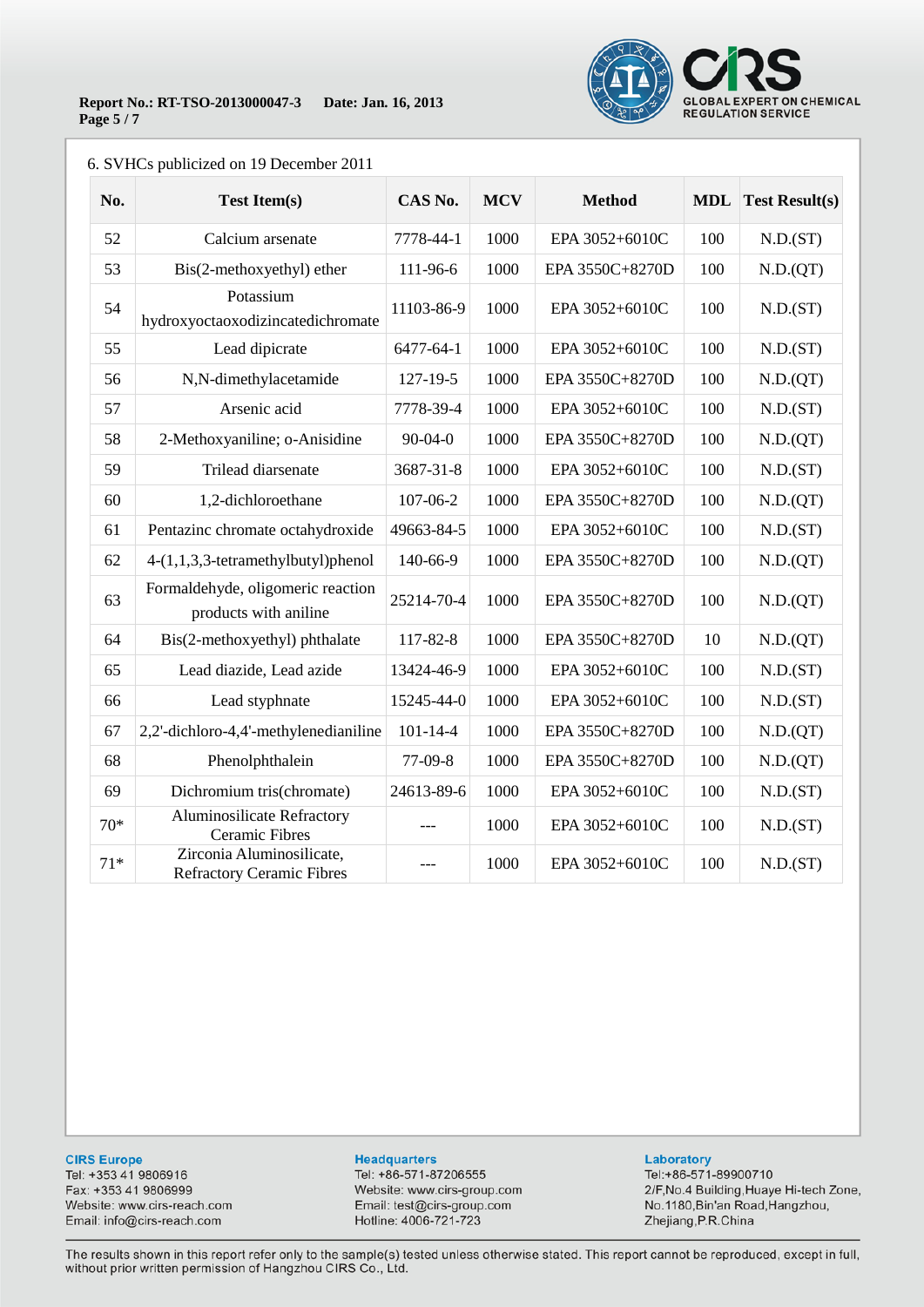

|        | $\overline{S}$ v TICs publicized on To June 2012                                                                                                      |                |            |                 |            |                       |
|--------|-------------------------------------------------------------------------------------------------------------------------------------------------------|----------------|------------|-----------------|------------|-----------------------|
| No.    | <b>Test Item(s)</b>                                                                                                                                   | CAS No.        | <b>MCV</b> | <b>Method</b>   | <b>MDL</b> | <b>Test Result(s)</b> |
| 72     | 1,2-bis (2-methoxyethoxy) ethane<br>(TEGDME; triglyme)                                                                                                | 112-49-2       | 1000       | EPA 3550C+8270D | 100        | N.D.(QT)              |
| 73     | 1,2-dimethoxyethane; ethylene glycol<br>dimethyl ether (EGDME)                                                                                        | $110 - 71 - 4$ | 1000       | EPA 3550C+8270D | 10         | N.D.(QT)              |
| 74     | Diboron trioxide                                                                                                                                      | 1303-86-2      | 1000       | EPA 3052+6010C  | 100        | N.D.(ST)              |
| 75     | Formamide                                                                                                                                             | $75 - 12 - 7$  | 1000       | EPA 3550C+8270D | 100        | N.D.(QT)              |
| 76     | Lead (II) bis (methanesulfonate)                                                                                                                      | 17570-76-2     | 1000       | EPA 3052+6010C  | 100        | N.D.(ST)              |
| 77     | 1,3,5-Tris(oxiran-2-ylmethyl)-1,3,5-tri<br>azinane-2,4,6-trione (TGIC)                                                                                | 2451-62-9      | 1000       | EPA 3550C+8270D | 100        | N.D.(QT)              |
| 78     | $1,3,5$ -tris $(2S \text{ and }$<br>2R)-2,3-epoxypropyl]-1,3,5-triazine-2,<br>$4,6-(1H,3H,5H)$ -trione ( $\beta$ -TGIC)                               | 59653-74-6     | 1000       | EPA 3550C+8270D | 100        | N.D.(QT)              |
| 79     | 4,4'-bis (dimethylamino)<br>benzophenone (Michler's ketone)                                                                                           | $90 - 94 - 8$  | 1000       | EPA 3550C+8270D | 100        | N.D.(QT)              |
| 80     | N, N, N', N' $-$ tetramethyl $-4,4$ '<br>-methylenedianiline (Michler's base)                                                                         | $101 - 61 - 1$ | 1000       | EPA 3550C+8270D | 100        | N.D.(QT)              |
| 81**   | [4-[4,4'-bis(dimethylamino)<br>benzhydrylidene]cyclohexa-2,5-dien-1<br>-ylidene]dimethylammonium chloride<br>(C.I. Basic Violet 3)                    | 548-62-9       | 1000       | EPA 3550C+8270D | 100        | N.D.(QT)              |
| $82**$ | [4-[[4-anilino-1-naphthyl][4-(dimethyl]<br>amino)phenyl]methylene]cyclohexa-2,<br>5-dien-1-ylidene] dimethylammonium<br>chloride (C.I. Basic Blue 26) | 2580-56-5      | 1000       | EPA 3550C+8270D | 100        | N.D.(QT)              |
| 83**   | $\alpha$ , $\alpha$ -Bis[4-(dimethylamino)phenyl]-4<br>(phenylamino)naphthalene-1-methanol                                                            | 6786-83-0      | 1000       | EPA 3550C+8270D | 100        | N.D.(QT)              |

### 7. SVHCs publicized on 18 June 2012

Remarks:

1. N.D. = Not detected  $(\langle MDL \rangle; ST = Screening Test; QT = Qualitative Test;$ 

(C.I. Solvent Blue 4)

84\*\* 4,4'-bis(dimethylamino)-4"-(methylami no)trityl alcohol

MDL= Method Detection Limits; MCV= Maximum Concentration Values

2. \*: Be covered by index number 650-017-00-8 in Annex VI, part 3, table 3.1 of Regulation (EC) No 1272/2008 of the European Parliament and of the Council of 16 December 2008 on classification, labelling and packaging of substances and mixtures:

**CIRS Europe** Tel: +353 41 9806916 Fax: +353 41 9806999 Website: www.cirs-reach.com Email: info@cirs-reach.com

#### **Headquarters**

Tel: +86-571-87206555 Website: www.cirs-group.com Email: test@cirs-group.com Hotline: 4006-721-723

## Laboratory

561-41-1 1000 EPA 3550C+8270D 100 N.D.(QT)

Tel:+86-571-89900710 2/F, No.4 Building, Huaye Hi-tech Zone, No.1180, Bin'an Road, Hangzhou, Zhejiang, P.R.China